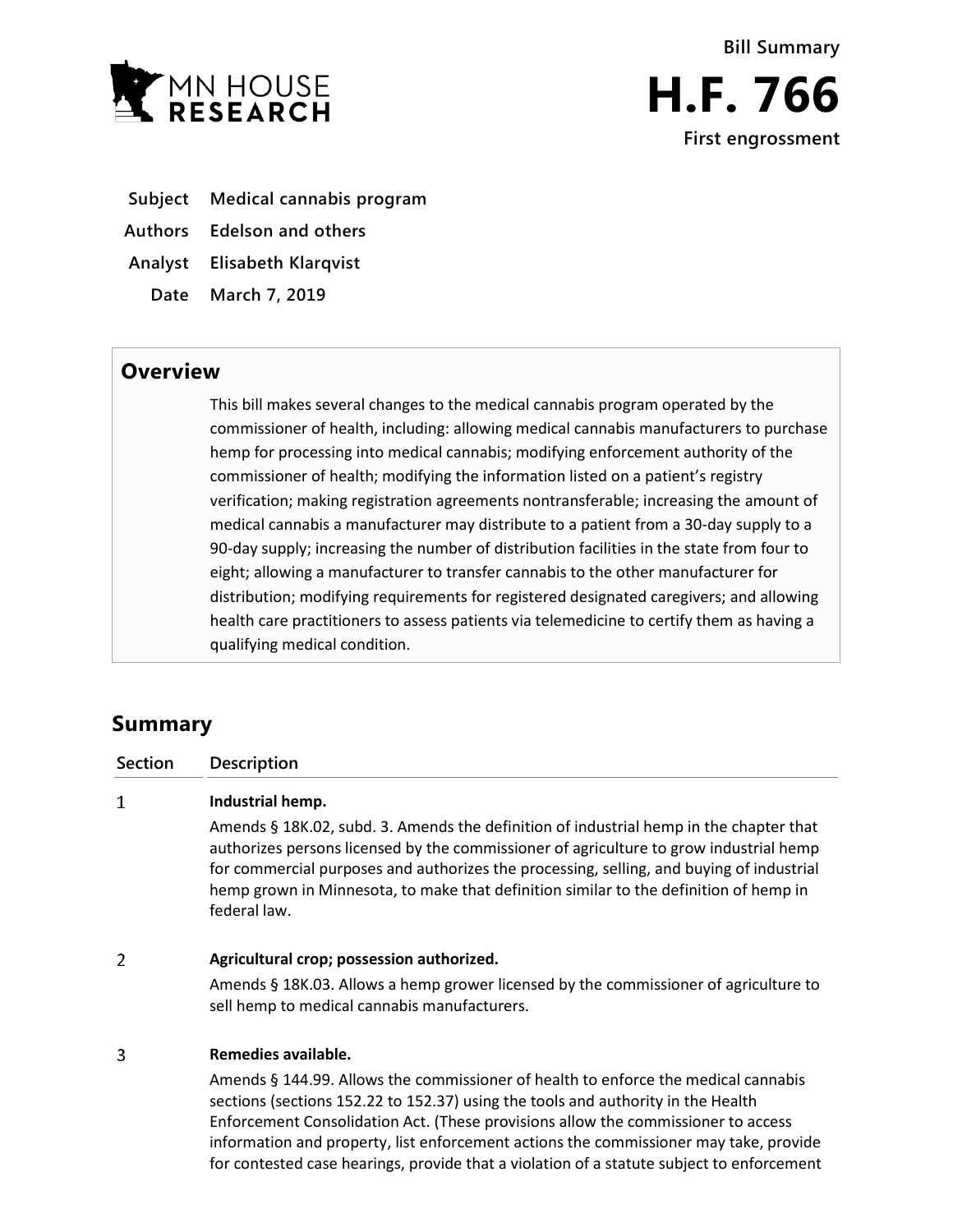### **Section Description**

under the act is a misdemeanor, and establish procedures for issuing administrative penalty orders.)

#### $\overline{4}$ **Hemp.**

Adds § 152.22, subd. 5a. Defines hemp for purposes of the medical cannabis statutes, by referring to the definition of industrial hemp in chapter 18K.

#### 5 **Hemp grower.**

Adds § 152.22, subd. 5b. Defines hemp grower for purposes of the medical cannabis statutes.

#### 6 **Registered designated caregiver.**

Amends § 152.22, subd. 11. Amends the definition of registered designated caregiver, requiring a caregiver to be 18 or older rather than 21 or older as in current law and modifying the description of a patient's disability that necessitates a designated caregiver.

#### $\overline{7}$ **Registry verification.**

Amends § 152.22, subd. 13. Amends the definition of registry verification, to provide that it does not list the patient's qualifying medical condition.

#### 8 **Medical cannabis manufacturer registration.**

Amends § 152.25, subd. 1. Provides that a registration agreement between a medical cannabis manufacturer and the commissioner is not transferable.

#### 9 **Revocation or nonrenewal of a medical cannabis manufacturer registration.**

Amends § 152.25, subd. 1a. Makes a conforming change with the amendment to section 152.25, subdivision 1, which makes registration agreements not transferrable.

#### 10 **Reports.**

Amends § 152.25, subd. 4. Directs the commissioner to provide updates to certain legislative committees and to the task force on medical cannabis therapeutic research on (1) changes in federal law regarding the use of hemp, and (2) the market demand and supply for products made from hemp that can be used for medicinal purposes.

#### 11 **Commissioner duties.**

Amends § 152.27, subd. 2. In a subdivision that in part requires the commissioner to create a certification for health care practitioners to use to certify whether a patient with a qualifying medical condition needs a designated caregiver, modifies the description of a patient's disability that necessitates a designated caregiver.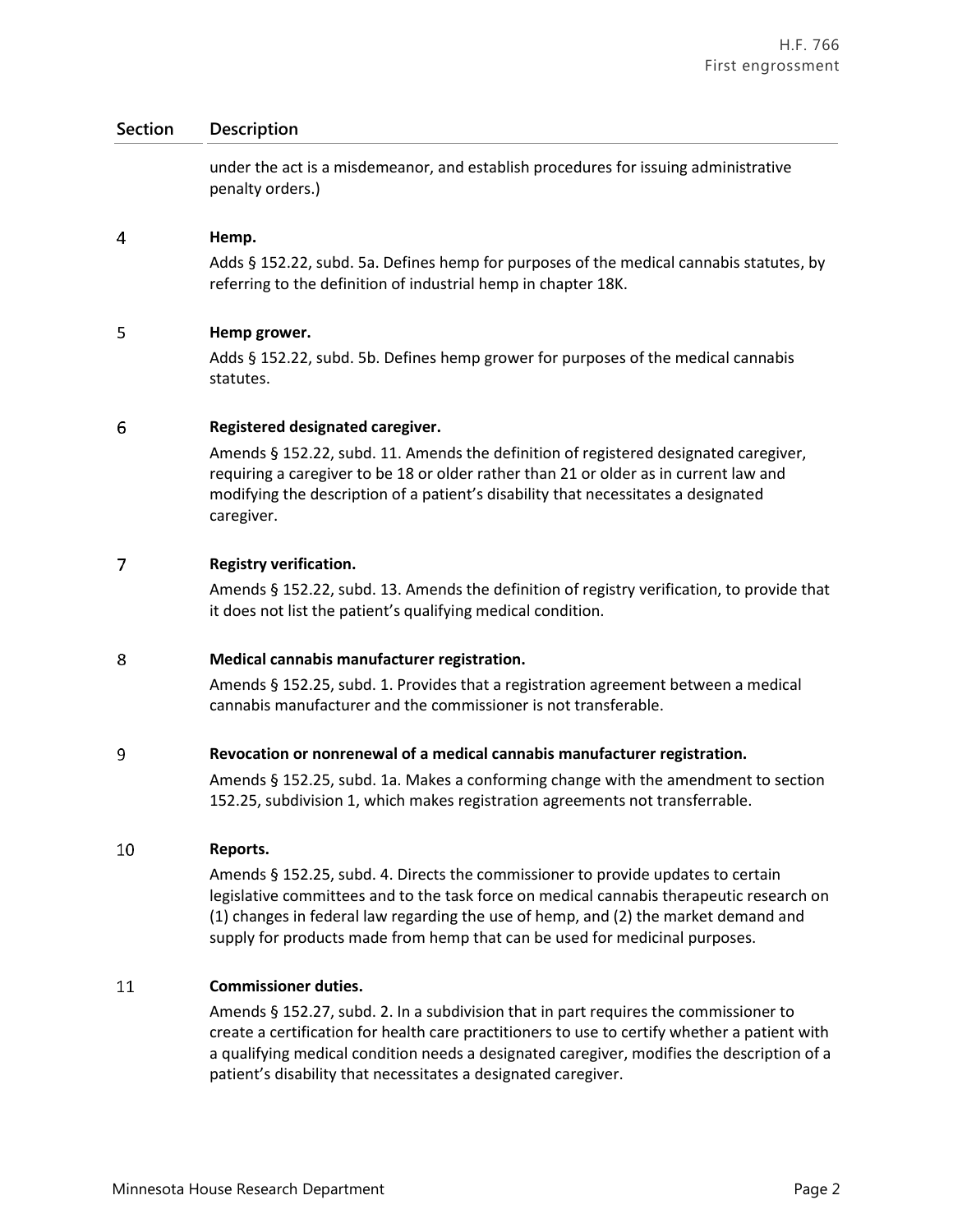### **Section Description**

#### 12 **Patient application.**

Amends § 152.27, subd. 3. In a subdivision establishing requirements for patients to apply for enrollment in the medical cannabis program, modifies the description of a patient's disability that necessitates a designated caregiver.

#### 13 **Registered designated caregiver.**

Amends § 152.27, subd. 4. In a subdivision establishing procedures and requirements for designated caregivers to be registered under the medical cannabis program, requires a caregiver to be 18 or older rather than 21 or older as in current law; modifies the description of a patient's disability that necessitates a designated caregiver; and provides that a registered designated caregiver may also be a patient enrolled in the registry program and may possess and use medical cannabis as a patient.

#### 14 **Patient enrollment.**

Amends § 152.27, subd. 6. Removes a patient's qualifying medical condition from the information listed on the patient's registry verification.

#### 15 **Health care practitioner duties.**

Amends § 152.28, subd. 1. Allows a health care practitioner to use telemedicine to conduct a patient assessment to issue a recertification that a patient has a qualifying medical condition. Also modifies the description of a patient's disability that necessitates a designated caregiver.

#### 16 **Manufacturer; requirements.**

Amends § 152.29, subd. 1. Increases the number of medical cannabis distribution facilities that must be operated in the state from four to eight. Directs the commissioner to designate geographic service areas served by each manufacturer, and prohibits a manufacturer from having more than two distribution facilities located in each geographic service area. Allows a manufacturer to obtain hemp from a hemp grower, and process that hemp into an allowable form of medical cannabis. Provides that hemp is subject to quality control, security and testing, and other requirements that apply to medical cannabis plant material.

#### 17 **Manufacturer; production.**

Amends § 152.29, subd. 2. Requires hemp processing to take place in a secure setting, and allows a manufacturer to use hemp to provide a reliable, ongoing supply of medical cannabis. Requires hemp plant material to be processed into an allowable form of medical cannabis before it is distributed to patients.

#### 18 **Manufacturer; distribution.**

Amends § 152.29, subd. 3. Allows a manufacturer to transport medical cannabis or medical cannabis products to another manufacturer for the receiving manufacturer to